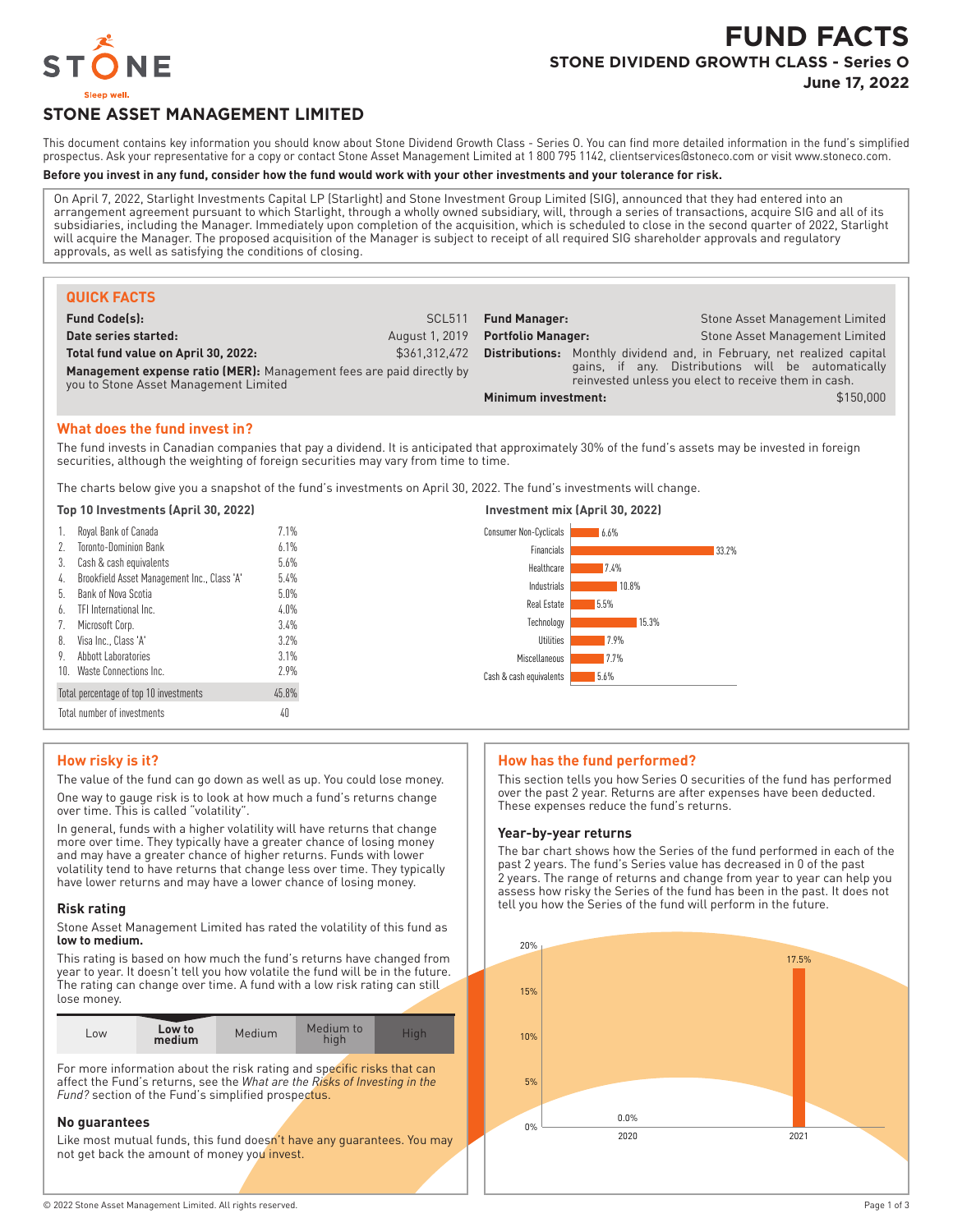

#### **Best and worst 3-month returns**

This information is not available since no Series O securities of the fund have been sold as of the date of this Fund Facts.

|              | Return    | 3 months ending   | If you invested \$1,000 at the beginning of the period |
|--------------|-----------|-------------------|--------------------------------------------------------|
| Best return  | 9.58%     | December 31, 2021 | $^\circ$ Your investment would rise to \$1,095.80.     |
| Worst return | $-3.90\%$ | March 31. 2022    | Your investment would drop to \$961.00.                |

#### **Average return**

The annual compound return of the Series of the fund was approximately 3.7% since the inception of the Series of the fund. If you had invested \$1,000 in the Series of the fund since the inception of the Series of the fund, your investment would now be worth \$1,105.09.

#### **Who is this fund for?**

#### **This fund is suitable for investors:**

- Seeking capital growth and dividends
- With a mid-term to long-term investment horizon with a low to medium risk tolerance

This fund may not be suitable for investors with a short-term investment horizon.

#### **A word about tax**

In general, you'll have to pay income tax on any money you make on a fund. How much you pay depends on the tax laws where you live and whether or not you hold the fund in a registered plan such as a Registered Retirement Savings Plan or a Tax-Free Savings Account. Keep in mind that if you hold your fund in a non-registered account, fund

distributions are included in your taxable income, whether you get them in cash or have them reinvested.

Switches of shares between classes of shares of a mutual fund corporation, including the Corporate Funds, will result in a taxable disposition of those shares at their market value. Such disposition may result in a capital gain or capital loss for you.

#### **How much does it cost?**

The following tables show the fees and expenses you could pay to buy, own and sell Series O securities of the fund.

The fees and expenses – including any commissions – can vary among series of a fund and among funds. Higher commissions can influence representatives to recommend one investment over another. Ask about other funds and investments that may be suitable for you at a lower cost.

#### **1. Sales charges**

Series O securities are offered to large private or institutional investors on a case-by case basis. No management, operating or performance fees are charged to the Fund for Series O securities; rather, the investor who holds Series O securities will pay management fees directly to us as set out in the Series O securities Agreement. If the market value of your investment falls below the specified minimum requirement because you redeem, we may redesignate your investment into the NL sales option of the same Fund after giving you 30 days' prior notice; redesignation will be at the Manager's discretion and the Manager reserves the right to waive the redesignation on a case-by-case basis. A redesignation will not take place if the value drops below the specified minimum investment requirement as a result of a decline in the price rather than a redemption. All terms and conditions are set out in the Series O securities Agreement.